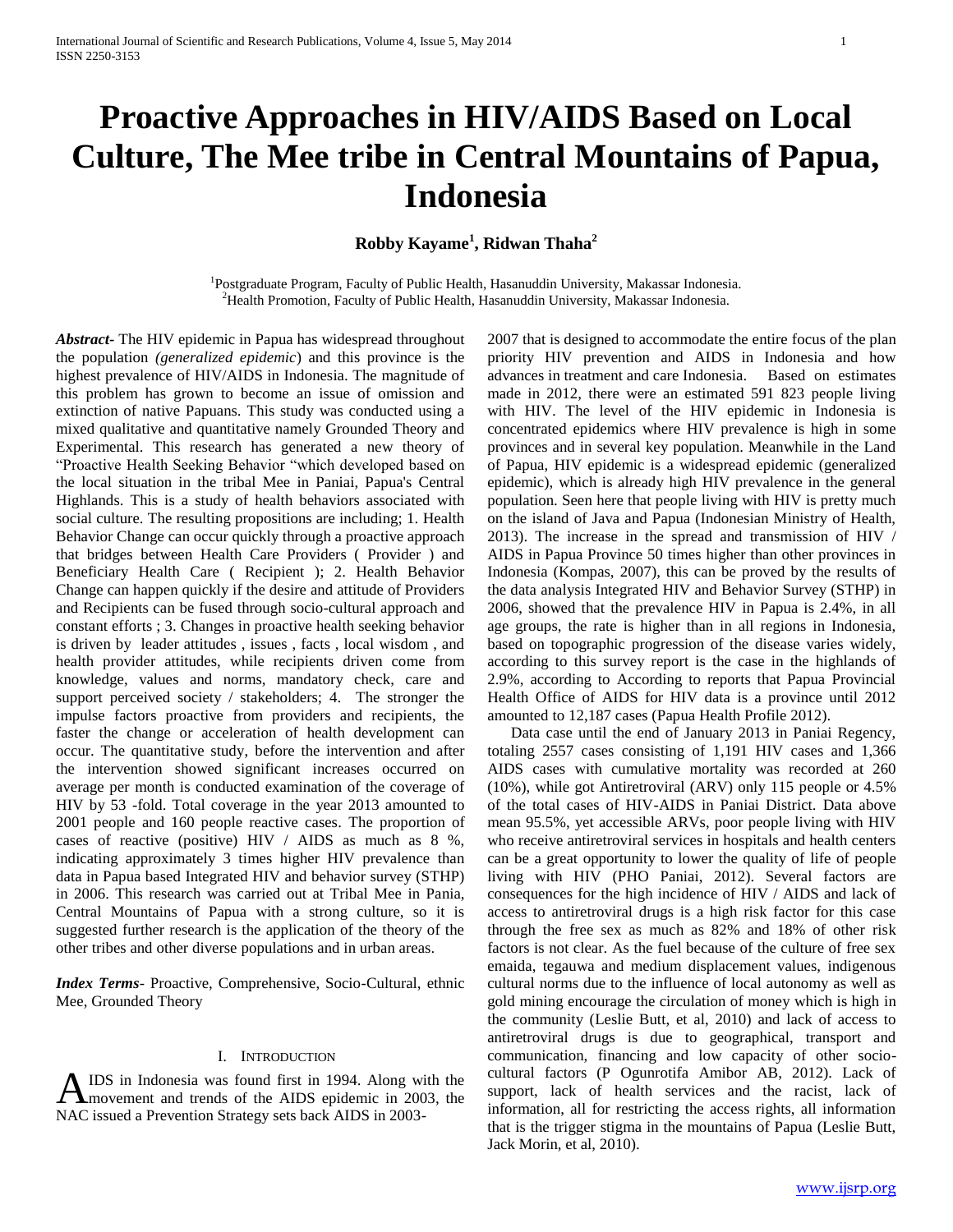Papua is a networking collaboration among health care workers, family, church and community. In summary (as in Table 1) it can be said that, the phenomenon that shows the magnitude of the problem of HIV / AIDS in Papua, especially mountainous regions, the high incidence of HIV / AIDS and lack of access to ARVs in the Paniai region. Particularly the Mee tribe still feel difficulty accessing government health services. Approach to HIV / AIDS in the world has been successfully carried out by various methods such as the use of condoms, sex education and home care (WHO (1999); G & A Williams, et al (1999), Emily Browning (2008)). Health Seeking Behavior of how the theory of models have been developed and implemented to improve access to health care but still provide limitations (Susana Hausman-Muela et al, 2003). Proposed research questions: (1) How to make and understand a model of health care that can improve access to health care can be accepted by society Mee and government health care? (2) How to model a comprehensive approach as a proactive initiative to improve access to health care for those who have HIV / AIDS and their families can be effective and sustainable? Significance: prevention and research of HIV / AIDS is still a lot before using one way or two ways only (partial). The novelty study will use some proactive health care approach (proactive approaches comprehensively) on Mee and tribal governments (provider) with specific local issues raised and local knowledge in the development of strategies to combat HIV / AIDS, Health Care Access repair and used in the manufacture of a new theory Health Seeking Behavior. Assumptions theories Health Seeking Behavior that is still Western paradigm, the paradigm may be different from the world community in the eastern hemisphere, especially inland. The spirit of decentralization and local affirmative action agenda Action in Papua's special autonomy bridging seeking strategies to combat HIV / AIDS better with the classic slogan "think globally and act locally".

## II. METHODS

# *A. Research Design*

 Finding a new theory which Proactive approach based local cultural values and norms as a model of "Health Seeking Behavior" against HIV / AIDS in the mountains of Papua Paniai tribe Mee. This research uses a combination of research design (Mixed Methods) with a qualitative approach: Grounded Theory (GT) as the primary approach, and the quantitative approach: experimental (pre and post intervention) as a method of supporting research. Grounded Theory method is a method of research is an inductive strategy to develop and to confirm theories derived from empirical data. Although an approach emphasizes the study of an experience for a number of individuals, the purpose of Grounded Theory approach is to generate or discover a theory that relates to a particular situation. Situations in which individuals interact, act, or engage in a process in response to an event. The core of Grounded Theory approach is the development of a theory that is closely linked to the context of the events studied (Saryono, Dwi Anggraeni, Bloom, 2013). GT methodology was first introduced by Glaser and Strauss (1967) with their phenomenal book entitled "The Discovery of Grounded Theory". Glaser (2002) in the development of said all the data sources can be used in the development of theories to explain the phenomenon that occurs

somewhere. Data in the form of interviews, observation, documents or any combination thereof, not only what is said, but also how to say or in what condition is being told. Phenomena is based on the data, which later developed into the concept of categories, properties and new theory. So a researcher is more in the position as "people who learn from people not learn about the community (learning from the people, but no learning about the people) so my research is obviously flexible, able to adjust as the process runs."

## *B. Time and Location Research*

 The study lasted for approximately one year. Quantitative data which is a program achievement data were collected from January to December 2013. While the qualitative data are actively collected from October 2013 to date. Proactive approach to intervention and mass inspection starting August 1, 2013, which was launched by Mr. Regent Paniai.

## *C. Tools and Data Collection Techniques*

 In this study I used three data collection techniques, namely: (a) in-depth interviews (depth interviews) and focus group of discussion (FGD), (b) observations (observations), (c) the study of documents, field notes.

### 1) In-depth Interviews (depth interviews)

 As a study using qualitative research, the emphasis is more on the process than on the outcome, then I did in-depth interviews to:

- a. Head of P2PL, and head of P2M and HIV and AIDS management Program DHO Paniai, we regard the question: 1). Management; 2). Implementation Services Unit 3). The availability of resources and support policy makers as well as the level of community participation.
- b. Hospital Chief, Chief VCT unit at the General Hospital Paniai, we regard the question: 1). Management; 2). ARV program support services for people living with HIV; 3). issues lost follow up on ARV services in hospitals Paniai.
- c. Head Health Center, Health Center Leadership in the VCT unit, we regard the question: 1). Management; 2). Program routine, car and support services for people living with HIV antiretrovirals; 3). issues lost follow up on ARV services at the health center Paniai.
- d. Leaders and staff of NGOs engaged in HIV and AIDS programs, we regard the question:

 1). Management; 2). ARV program support services for PLWHA; 3). issues lost follow up on ARVs in the public service Paniai District.

 e. Chief Mee, Family and PLWHA separately, interview topics that we have designed is: 1). how the socio-cultural values and support the implementation of home care when sick family chose to stay in rumah.2). How do they view the support services at the hospital and patients who lived at home with his family; 3). How indigenous socio-cultural values and how people adapt to modern health care. Staff perceptions about VCT services include personnel, facilities, accommodation, medication, accuracy, capability, cooperation, personal, client access and patient, collected the aspect of resource and personnel behavior.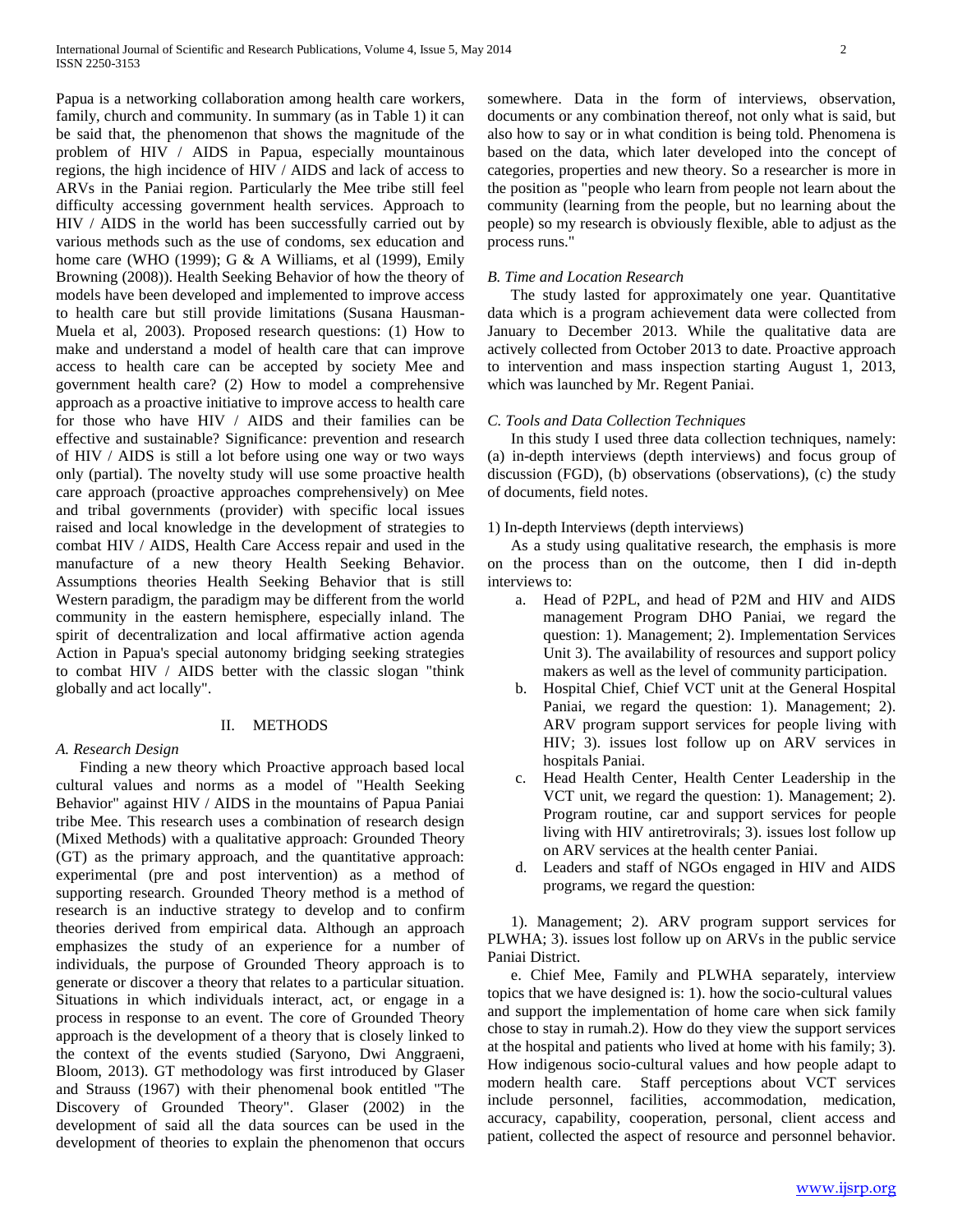Perceptions of leader implementation of the program in improving client access to service units. Perception of PLHIV to support families and communities in access, asked in an interview. In-depth interviews with the respondents: the leader, officers, VCT clinics, family, church and community leaders about the use of the PLHIV community and service units, and the effectiveness of home services in Paniai Mee tribe.

#### 2) Observation

 Observations was conducted in hospitals and clinics associated with ARV management support services to people living with HIV, and how the process of interaction and treatment of clients / patients. How do people adapt in the acceptance of modern health care. Observations also in ear marked of the chieftain, the family in the treatment of the sick patients who lived at home with his family in everyday life, even more important is to observe how to take the medicine, and how to take the drug again after preparation depleted.

## III. RESULTS AND DISCUSSION

 This chapter will present the main results which are qualitative analysis and quantitative analysis as supporting this research.

#### 1**. Results and Qualitative Analysis**.

 The purpose of this research is to create a new theory through Grounded Theory method. Glaser (2002) in the development of this method said all the data sources can be used in the development of theories to explain the phenomenon that occurs somewhere. Data in the form of interviews, observation, documents or any combination there, not only what is said, but also how is said or what is going on in the state. The phenomenon is based on the data, which later developed into the concept of categories, properties and new theory. Various other sources obtained through observation writers, and other reference sources. Grounded Theory essentially creates a new theory that

was developed based on the data. There are several stages involved in creating a theory:

### a. Open Coding

 Transcript, a newspaper what is seen, heard, observed and other reference sources and then do the manufacturing categories such as topic / theme or keyword. Formation is stopped when the perceived category been repeated the same thing or saturated (saturation). In this study, there are 484 categories are made formed through open coding.

#### b. Axial Coding

 The categories are formed by cut and paste techniques to excel program we can group categories that have relationships with each other. Axial coding is formed amounts to: 76 categories.

### c. Selective Coding

 During the process of Axial Coding, we will feel and get the categories that frequently arise and are considered essential to choose. Made a connection between the core categories and subcategories with freehand drawing method (write down on a piece of poster board) is testing categories and sub categories. Of freehand writing can be written back before the main categories and subcategories. There are 10 main categories (core categories) were selected, namely: Issues (Political, Humanitarian), Facts, Attitudes Leaders, Local knowledge, attitudes Officer, Knowledge, Values and Norms, Mandatory Check, perceived service and support community / stakeholder.

#### d. Memo

 It is a theory that we created and written in narrative form so that the relationship between core categories or variables can be explained. To facilitate this memo created images and how this theory works.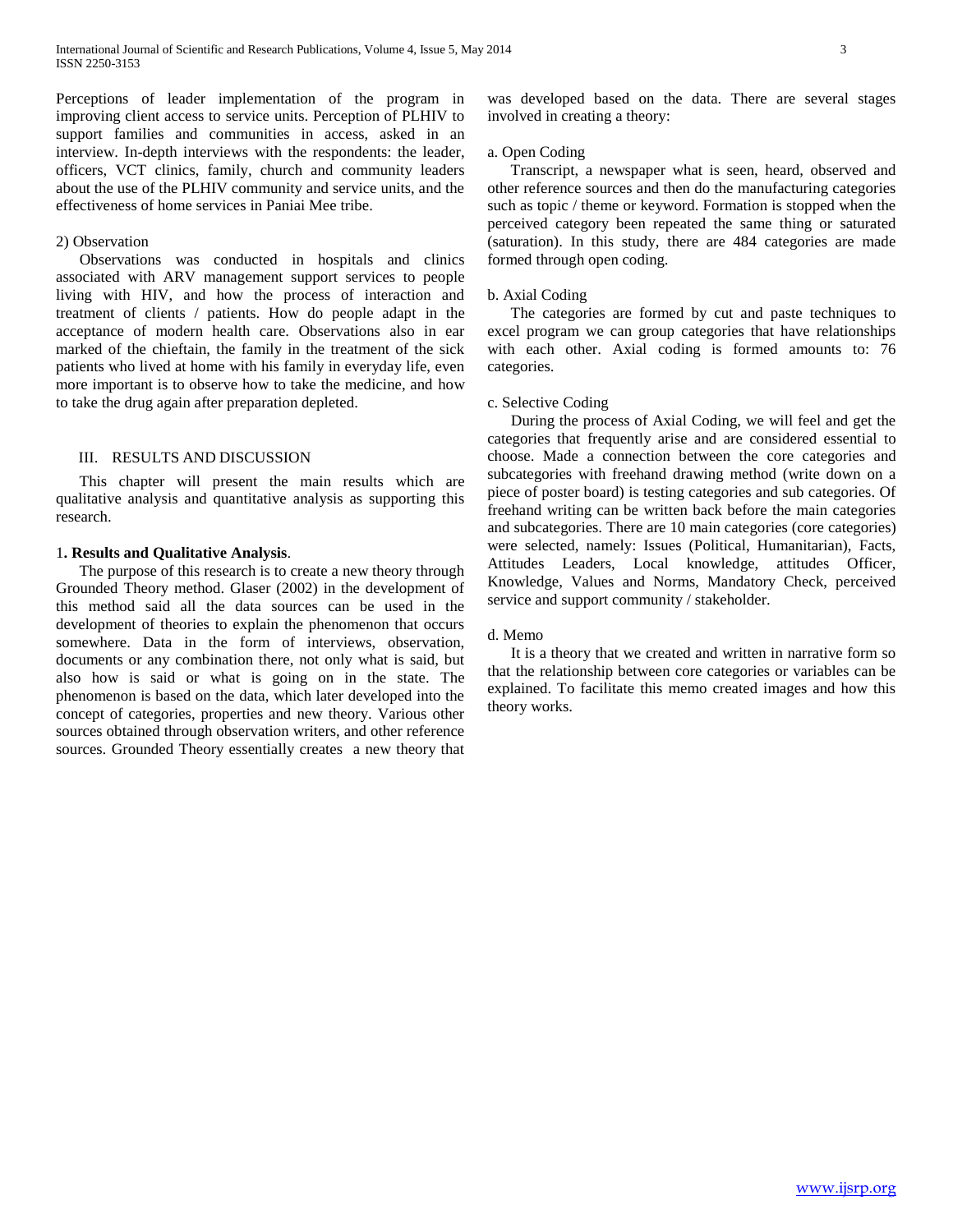

**Figure 1**. Model of Proactive Health Seeking Behavior (developed by researcher, 2013)

## **Memo**

 Health seeking proactive means to put patients / the public and health care professionals / providers interactively to get the help that is effective, efficient and sustainable. Proactive can be started from the first energy that is of Healthcare Providers (providers) driven by proactive moves namely Issues (Political, Security), Facts (Health Data), Leader Attitudes (The courage to change initiatives), Local wisdoms in the community can be used as weapons socio-cultural approach to break the ice between the community and health workers. The attitude of the leader determines to initiate a change. Local situations such as regulation or autonomy provide space for the leader make a change based on the local situation. The second energy encourages patients to seek help to the community health workers through increased knowledge, norms and values of local culture which supported. Sufficient knowledge and awareness increased in the community, the mandatory test of HIV can be done without forcing. Community-based services have raised awareness and confidence to come in health service facilities. Finally, public supports and stakeholders will encourage people to change in living healthy behavior and increase participation in health care programs. Constant efforts and ensure sustainable change people's attitudes and health workers into proactive services. Comprehensive and innovative activities are indispensable in making those changes. Two sides between Health Recipients and Health Care Providers must marry in making changes, acceleration Papua health services in.

# *5. Based on the local context in tribe Mee then formed a new theory called Proactive Health*

## **Seeking Behavior Theory**

 Proactive Health Seeking Behavior Theory has 10 variables: Issue, Facts, Leader attitudes, Local knowledge (Local Wisdom), Attitude of Health Personnel (Health Provider Attitudes), Public Knowledge, Values & Norms in society, mandatory / Regular Examination, perceived service (Service Satisfaction) and Community / Stakeholders supports

## *Propositions*

 1. Health behavior changes can be occurred rapidly through Proactive approach that bridges

between Health Care Providers and the Health Care Recipients i.e. patients or the public.

 2. Health Behavior Change can be happened quickly if the desire and attitude giver and receiver can be fused through sociocultural approach and constant effort.

 3. Changes in proactive health seeking behavior are driven by the Employer Services for Leader Attitudes, Issues, Facts, Local Wisdom, and Attitude Officer. While the Receiver driven come from Knowledge, Values and Norms, Mandatory Check, Care and Support perceived Society / Stakeholders.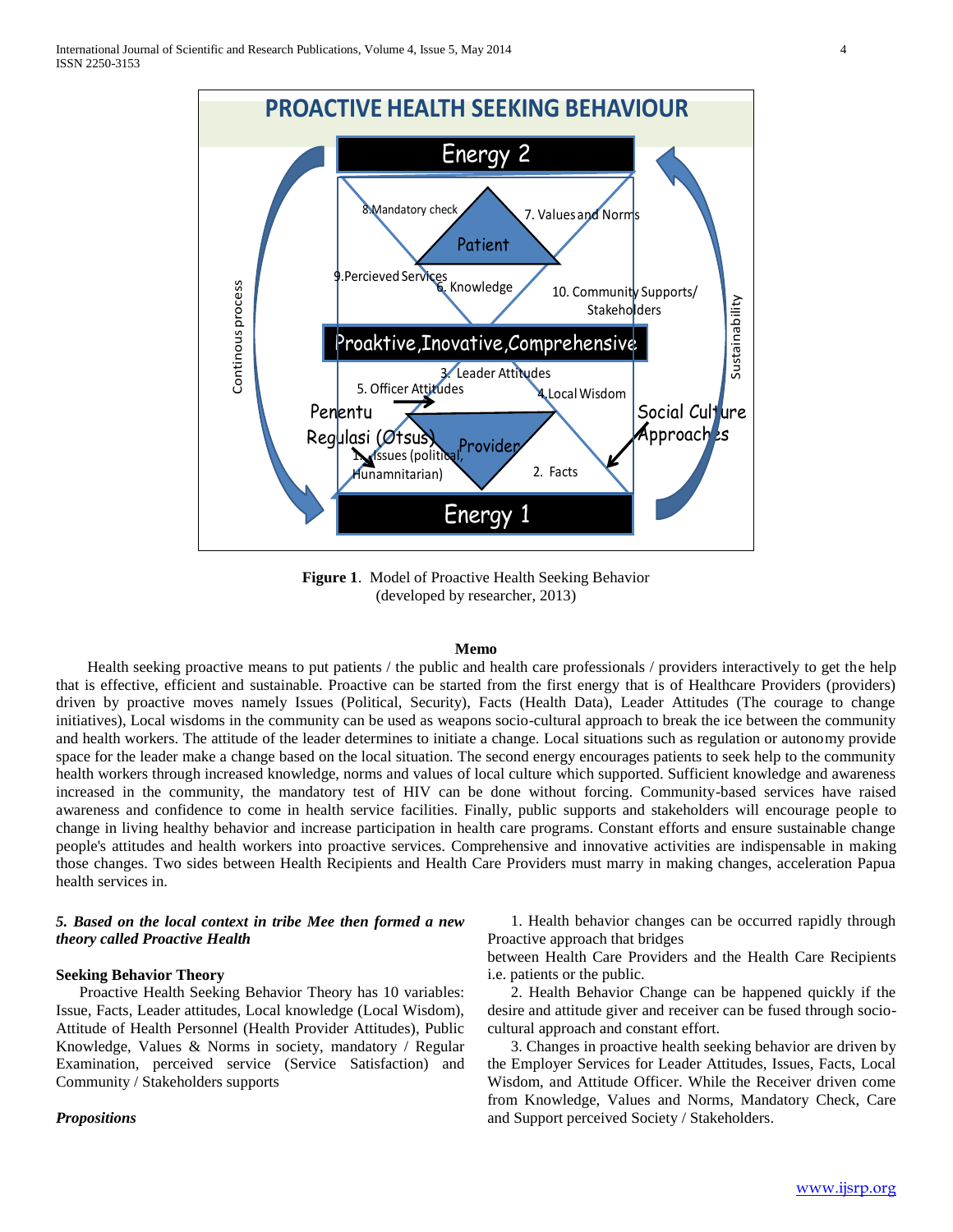4. The stronger the impulse proactive factors between Health Care Providers and Health Care Recipients, the faster the change or accelerate health development can be occurred.

## *Assumptions*

 Application of this theory can be done if a good leader had a caring heart and brave, it is backed by the resources and values and norms that support. The regional situation is safe, with no pressure and public confidence in the government or service providers are relatively good.

### **2. Results and Quantitative Analysis**

 Quantitative data in the form of descriptive statistics used to support the qualitative data or theory that has been formed. Before and after the intervention (Experimental) has proved a change in the application of this approach. Recent data on the situation of HIV / AIDS in 2013 were collected from the AIDS Commission in Paniai and Paniai Hospital.



**Figure 2. Coverage and rate of HIV positive cases in Paniai, 2013**

 Graph shows from January to July 2013 coverage of the program prior to the intervention the number of people who tests HIV by: 368 people or average people do test for 7 months is 6 people per month. Reactive results (positive) as: 58 people. On August 1, 2013, the Regent Paniai did Launching HIV for massive tests. From August to December

2013, there were increase to test. Total coverage in the last 5 months is: 1633 people and as many as 102 cases were reactive person. In December all the data yet complete because it only comes from the Paniai hospital. The average person is checked every month in the last 5 months by 323 people.



**Figure 3. The proportion of cases in Paniai, 2013**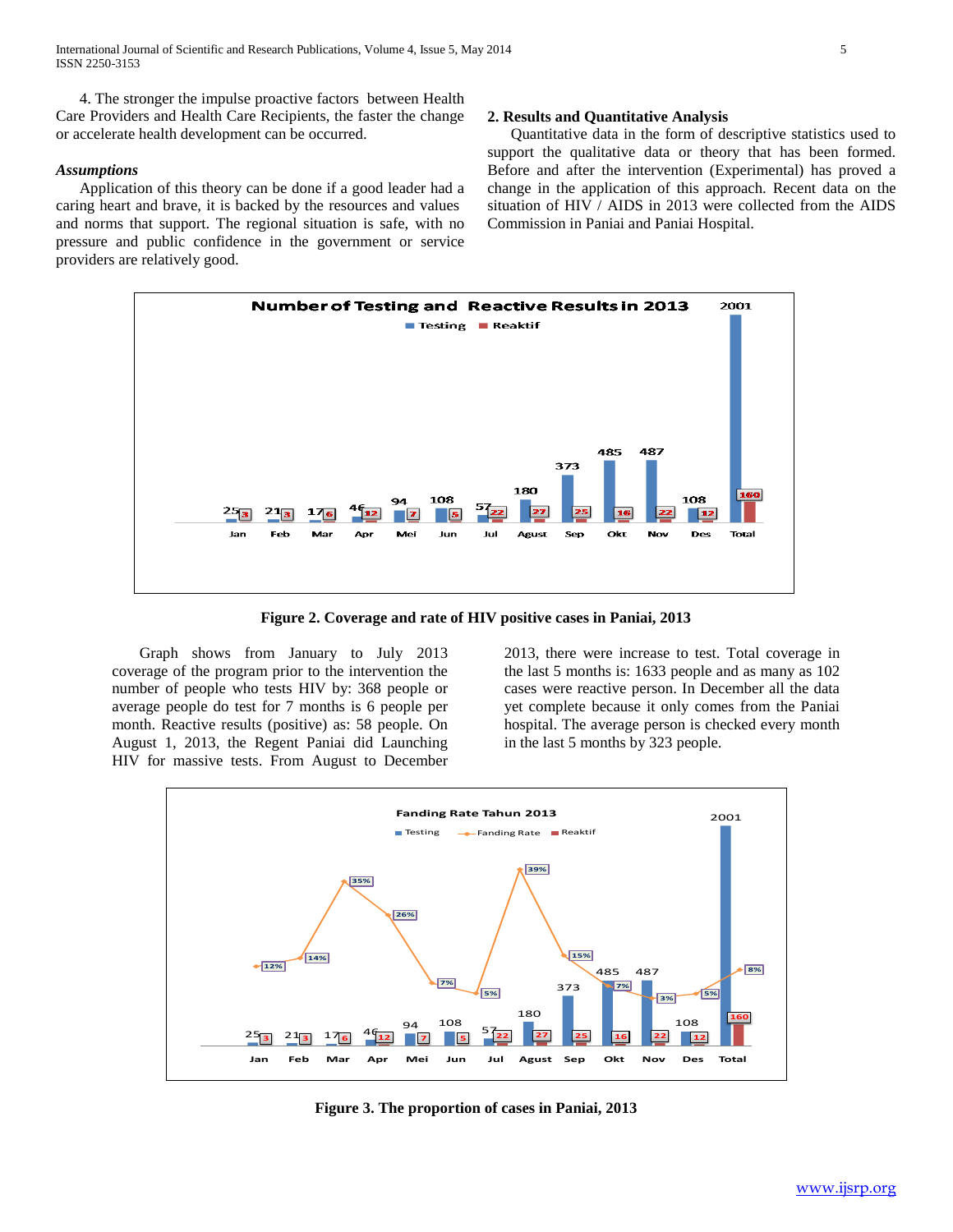Based on data from 2013, the total coverage in a single year is 2001 and the total reactive cases as many as 160 people, the proportion of cases of reactive (positive) HIV / AIDS as much as 8%, indicating approximately 3 times higher than the last data of HIV prevalence in the Papua province was 2.4% (based on the

Integrated HIV and Behavior Survey (STHP) in 2006). There can also be interpreted 8 among 100 persons in Paniai estimated risk of suffering from HIV / AIDS. Data also do not show significant gender data to assess the accessibility of health services and HIV transmission among young women and mothers household.



Figure 4. CST services in Paniai District, 2013

 The graph illustrates the quality of care HIV program in Paniai RSU through CST (Care, Support and Treatment) is a follow up of the VCT program that is handling HIV patients coupled with providing support care and treatment. CST is a comprehensive treatment (thorough and continuous). Of 5 months, patients with HIV / AIDS amounted to 102 people, there were 80 people have qualified to receive ARVs but only 60 people who had given antiretroviral treatment (82.5%). There were 80 people receiving co-trimoxazole for prevention of opportunistic infections. From this data means that access to antiretroviral drugs has been better than the previous years of data is only 4.5%.

## IV. DISCUSSION AND NEW FINDINGS

 This study has shown that the results of the qualitative is "Proactive Health Seeking Behavior theory" in which supported by the quantitative results of significant changes between pre-intervention and post-intervention (after launching massive HIV testing by Paniai regent on 1 August to December 2013. The findings of the study contribute significantly to the theory of health seeking behavior which, previously major theories of health behavior more focuses to the patient by the public such as: a) The Health Belief Model (HBM) of Sheeran and Abraham (1995) b) The Theory of Reasoned Action (Fisbein & Ajzen) and the Theory of Planned Behavior (Conners & Sparks, 1995); c) The Health Care utilization model (Andersen & Newman, 1973) and later modified by Kroeger 1983; d) The four As; e ) Pathway models of Good (1987) and f) Ethnographic decision-making models (Garro, 1998 and Weller, 1997) as quoted in Muella Susanna Haussmann et al (2003). In this study has been to unite the service recipient (recipient) that the patient and the community against providers ( health care workers or public / private services). Meeting two way situations into one

make acceleration. We provide maximum access and become universal access to services, especially in the examination, care and treatment of people living with HIV and provide support to them.

 Health behavior theories generally discussed many factors that affect health services such as variables that we used to know are: the facts, the attitude of providers, community knowledge, values and norms that exist in the community and support community / stakeholder. The new theory " Proactive Health Seeking Behavior" found new variables appear in the local context, especially in tribe Mee namely: Political Issues / security, local knowledge, attitude and leadership and compulsory test. This theory raises the power of socio-cultural approach to living in a society that we know as the values and cultural norms, is used as a local wisdom by the provider in the campaign and bring business service between providers and service recipients, call it jargon: *Itano bokaine dana wadona bokaine* meaning today want to die tomorrow would also die, in this regard medical examination or test for HIV means " do not be afraid". Mee society considers it a matter of death experienced by all beings that massive HIV testing is not considered as a problem. *Akiyaa Akikida Doutow* means you look after yourself. Long life on the earth is yours, people should not be afraid to check up. Furthermore, and this is also in line with the new paradigm of health that we need to be diligent and check-up exercise and change our lifestyles healthier. Health is a choice. Compulsory test of HIV here despite having a sense of necessity, but not force, people with knowledge increases, there arises a consciousness to check themselves. A lady who came during mass testing said " *I have negative results .... I am happy ... I do not get HIV, I am asked to come in 3 months to check again in the hospital or in health centers "*. This was outstanding view, people giving their hands for blood testing, no fear is checked, then goes for counseling. The patient and the doctor opened the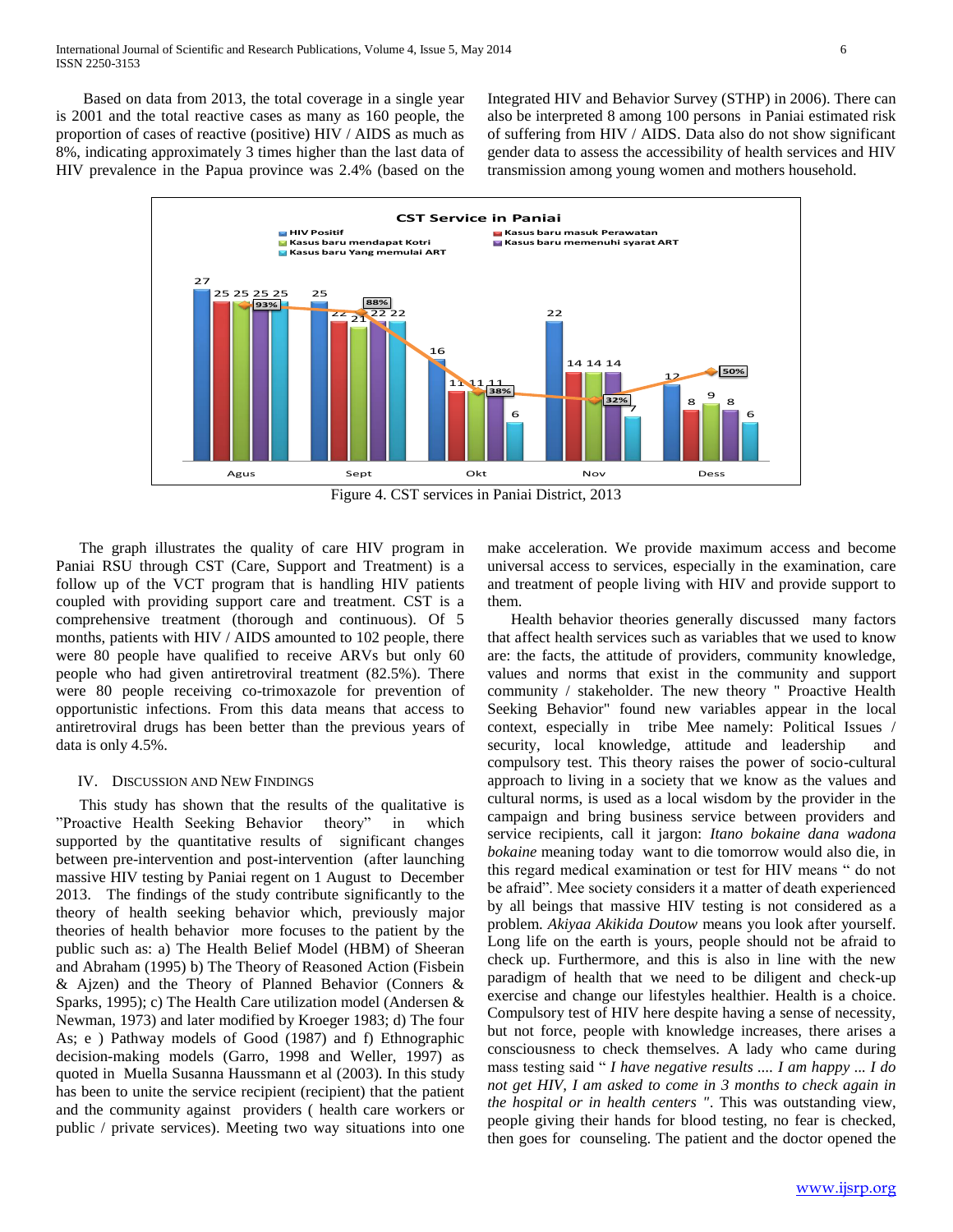envelope containing result test. Their faces were shines , proud and happy, know their status. Additionally *ebamuka*i culture as a solution together, helping each other in the face of economic limitations problems in the family or society.

 Culture of beneficiaries used house yard called " *Oweda ".* Values and norms that exist in these communities can be used to reduce stigma. Other variables that determine the attitude of the leader and the shaking are caring and daring to open up the idea of a mass examination of HIV. The leader is seen as a role model, the Head of Regent and his staff as well as religious leaders and the public to give blood to be examined. The attitude of proactive leaders to make reforms because it is supported by regulations / Special Autonomy namely *Affirmative Actions* that can take the necessary measures to help the community. Special autonomy provides special protection for indigenous Papuans. The issues that developed over the years are the issue of omission and extinction of native Papuans. In fact the radical management such as the high incidence of HIV and deaths from this disease should be dealt with extreme ways too. Ordinary actions will get similar results. Extraordinary action or do not as usual is expected to make a change and save people of Papua.

The phenomenon of a proactive approach gradually reduces the concept of illness of Papuan. Mee people feel sick when *a person cannot eat or cannot drink and cannot walk*. This concept of illness is considered that Papuans do not check their health regularly, come in severe sickness (delay of presentation). Data of HIV / AIDS in Papua shows most cases have advanced to AIDS and requires quite a lot of ARVs therapy. Proactive in this case can be interpreted that provide ARV treatment to HIV patients as soon as possible and provide adequate counseling and mentoring. There are several fundamental reasons for giving ARV regardless of CD4 levels or criteria based on WHO clinical stage however there are no studies yet looking at this issue. Based on the experience of existing processes from HIV into the AIDS stage faster enough because people, especially tribal Mee daily meals very simple or still much less nutritious eating and only drinking water, and will be less intake if they are sick or do not work. The concept of illness caused delay of presentation is inherent in the Mee tribe opens opportunities not have sex with a partner so that transmission can occur. People do not consider he/she is sick if they still can walk or they can eat.



**Figure 6. The HIV virus and provision of antiretroviral**

 Theoretically, as shown on the picture above when we give ARVs the patient, the virus loads would be smaller . This means it reduces the risk of transmission. Giving early ARVs may also reduce political effect of issues on omission. Mee communities and other mountainous regions are experiencing extreme environmental temperature, endurance quickly dropped in if given ARVs soon. Another assuming, in delay of presentation, many organ systems have been damaged and if the patient was given the drug in such circumstances it would be very large drug side effects felt by the patient. ARV early will gradually reduce stigma when people did not find the clinical horrible as impact of AIDS. Low access to antiretroviral drugs in Papua may also be due to the inability of the officer in determining when given antiretroviral drugs according to WHO stage and CD4 unavailability. Observations researchers that there are health workers (doctors) who are afraid or do not know to administrate ARV drugs , some people / health staff still waiting for a compliance to use the drug co-trimoxazole. It is not infrequently although the patient had been treated in hospital or the patient has been known his /her HIV status for a long time died due to delay to give ARV. Because of the above reasons it is important to make trainings to improve knowledge and skills of health workers both doctors and nurses to diagnose and provide proper treatment, and quality of laboratory tests to support the diagnosis. Equipment and materials for testing are required. Counseling team needed in directing and preparing the clients to know their status, to obey treatment to prevent drug resistance. Counseling is expected to change the behavior of patients and their families. Availability of drugs is an absolute, to reduce the burden of the cost of the suggested use of generic drugs. Bringing drugs and HIV services are as close as possible to the public by opening a mobile VCT. Health centers can perform testing and diagnosis as well as Home-based Care in community. Shelters (*rumah singgah*) can be used as a place of communication between officers and the community and got services using the local language.

 The study also observed that comprehensive approaches considered the psychological condition of patients during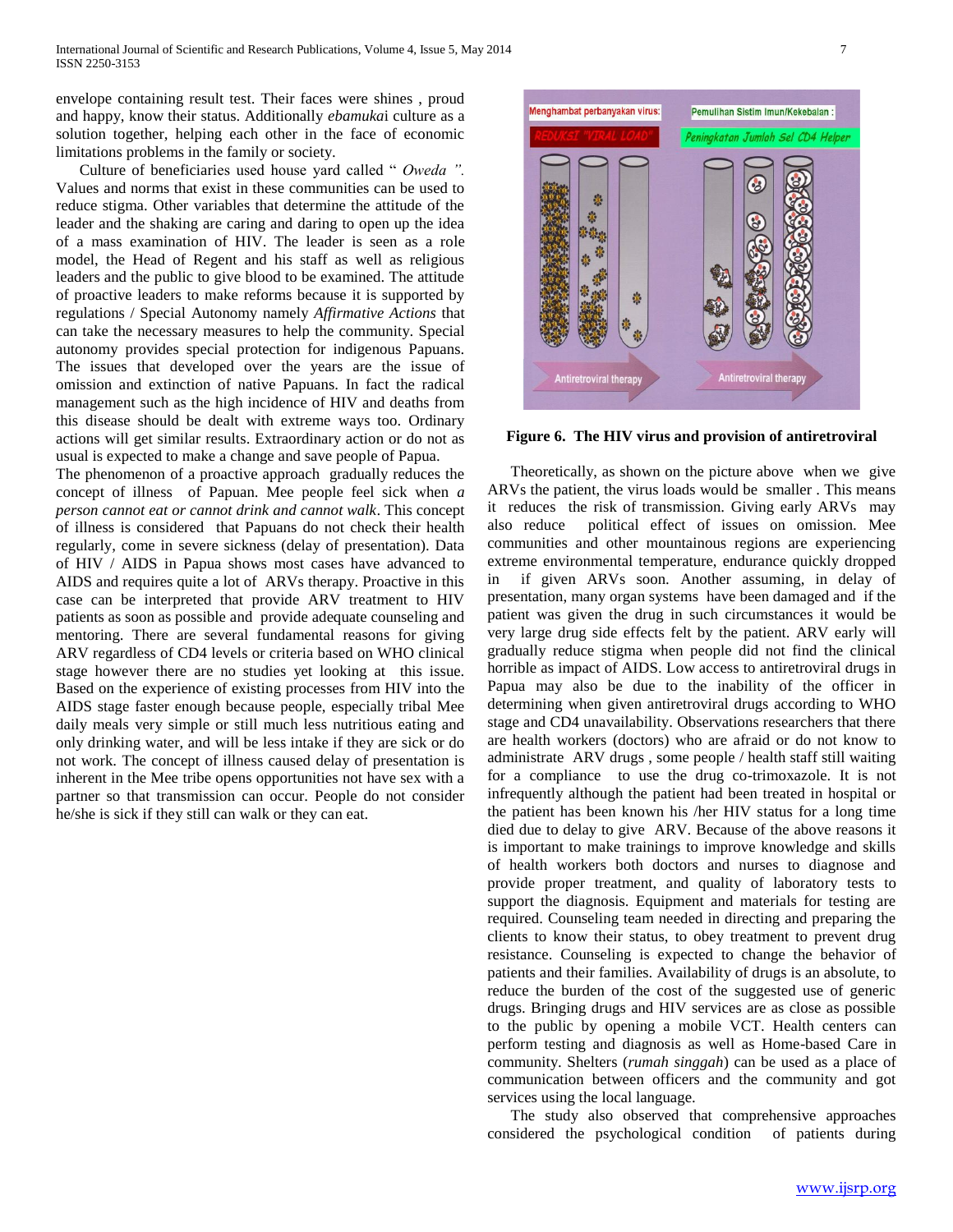interviews, paid attention for community needs, problemdistance access, and health services in health centers in both the building and the mobile VCT. Hospitals have adopted CST (Care Support and Treatment) has provided testing and counseling, care, treatment and support for people affected by HIV/AIDS. Some CSTs will continue to be developed. HIV / AIDS is not exclusively made but be regarded as inclusive of common diseases such as heart disease, diabetes and hypertension who had to swallow medication for life. Services should be closer to the community then developed the Home Based Care in this case

a shelter home. Shelter Homes developed the concept of values and cultural norms *Owada oeda* who view the home as selfesteem (safety).People Mee assume Word of God is there then had to go home, because heaven is at home. The house is in the village which is ancestor's home. It is therefore many of them are actually very sick people return home, the customary prayer and died there. Researchers develop a proactive and comprehensive concept as the answer to the problems that exist, make a change.



**Figure 7. Proactive versus Reactive Approaches**

 Big concepts that have been discussed previously summarized in this diagram. The old approach is referred to as reactive approaches that are waiting while the new approach is a proactive approach as an alternative solution. Proactive approach performed as: outreach programs of HIV / AIDS, VCT, PICT, massive testing services HIV / AIDS and early detection, collaborative networking , using the existing cultural values and local wisdom as: *Owada, Ebamukai, AJII, Akiyama, Akikida Doutou* , home services, custom home so expect a better quality of life for people living with HIV as well as adherence to medication occurs, all activities including promotion, prevention and rehabilitation and termination of transmission chain occurs.

## V. CONCLUSION

 This research has resulted in a new theory "*Proactive Health Seeking Behavior* "developed from the local context in tribe Mee Central Highlands of Papua. The propositions of the theory are as follows:

 1. Health behavior changes can be occurred rapidly through Proactive approach that bridges between Health Care Providers (Provider) and the Health Care Recipients i.e. patients or the public.

 2. Health Behavior Change can be happened quickly if the desire and attitude giver and receiver can be fused through sociocultural approach and constant effort.

 3. Changes in proactive health seeking behavior are driven by the provider of services namely leader attitudes, issues, facts, local wisdom, and attitude health staff, while the receiver driven